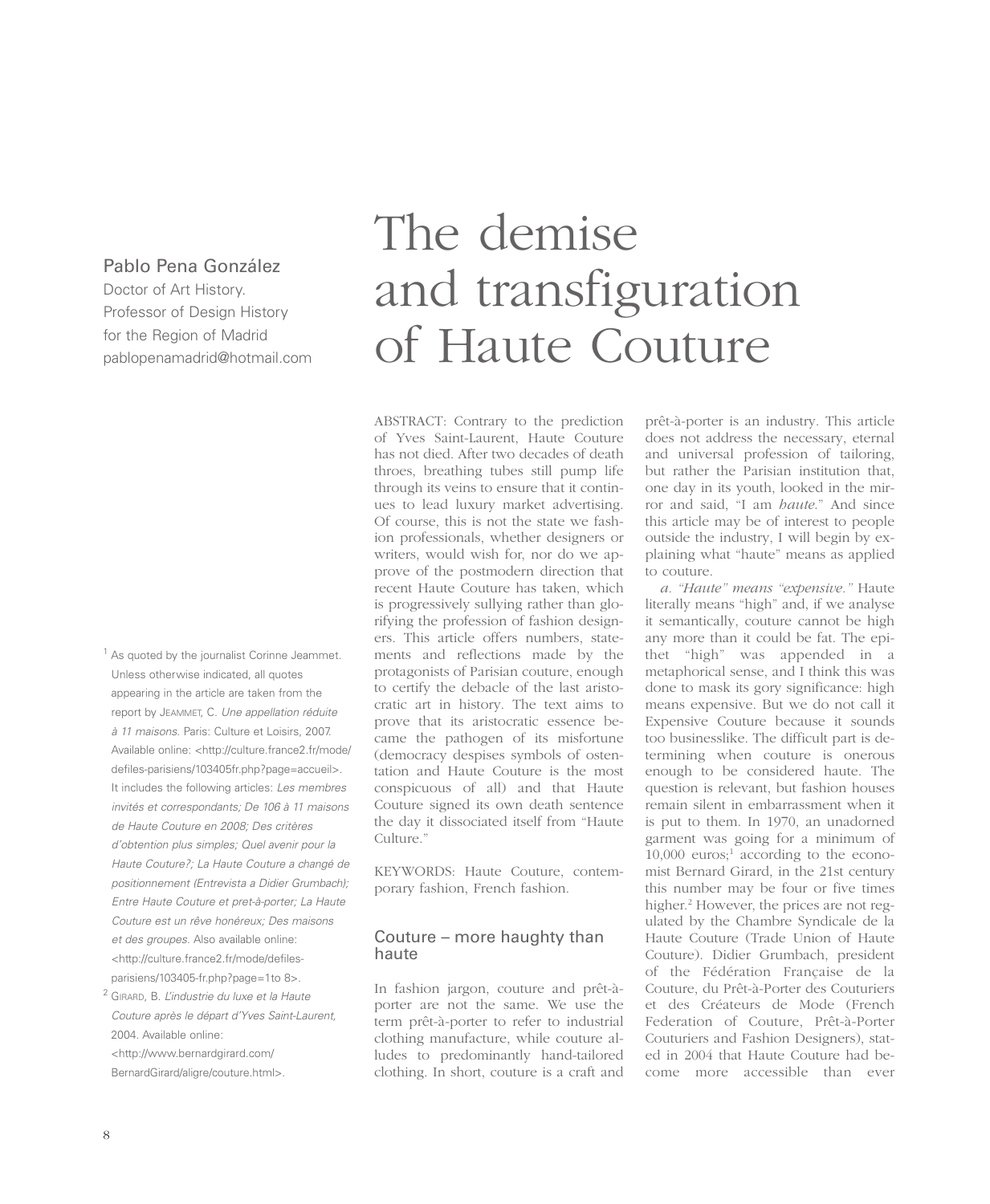# Óbito y transfiguración de la Alta Costura

RESUMEN: No ha muerto la Alta Costura en contra de la previsión de Yves Saint-Laurent. Después de dos décadas de agonía, palpita todavía conectada a tubos de oxigenación para que continúe liderando la publicidad del mercado del lujo. No es, desde luego, el estado que le desearíamos la gente de la moda, seamos modistas o escritores, ni aprobamos esa deriva postmoderna de la última Alta Costura que en vez de ensalzar la profesión del costurero la enloda progresivamente. Este artículo recoge números, declaraciones y reflexiones de los protagonistas de la costura parisina, suficientes para certificar la debacle del último arte aristocrático de la Historia. Trataremos de demostrar que su esencia aristocrática se convirtió en patógeno de su fatalidad (la democracia abomina de los símbolos de ostentación y la Alta Costura es el más conspicuo) y también que la Alta Costura firmó su sentencia el día que se disoció de la Alta Cultura.

PALABRAS CLAVE: Alta Costura, moda contemporánea, moda francesa.

#### Costura más que alta, altiva

En la jerga del vestir, costura y confección no son lo mismo. Reservamos el término confección para referirnos a la confección industrial, y costura para aludir a la confección predominantemente manual. En suma, la costura es una artesanía y la confección una industria. Este artículo no versa sobre el oficio de la costura, necesario, eterno y universal, sino sobre esa

institución parisina que un día de juventud se miró al espejo y se dijo: "soy alta". Y como es posible que este artículo interese a una persona ajena al gremio, comenzaré por explicar qué significa "alta" en una costura.

*a. "Alta" significa "cara".* Si nos atenemos a la semántica, la costura no puede ser alta como no puede ser gorda. El epíteto "alta" se adjunta con sentido metafórico, y yo creo que lo hace para soslayar su cruento significado: alta significa cara. Pero no decimos la Cara Costura porque suena a negocio... Más difícil es saber cuándo la costura es lo bastante onerosa para ser considerada alta. La pregunta es pertinente, pero las casas de costura enmudecen avergonzadas cuando se la formulan. En 1970 se barajaba la cifra mínima de 10.000 euros para una prenda de vestir desornamentada1 ; según el economista Bernard Girard, en el siglo XXI esa cifra puede haberse multiplicado por cuatro o por cinco<sup>2</sup>. No obstante, los precios no están regulados por la Cámara Sindical de la Alta Costura. Didier Grumbach, presidente de la Federación Francesa de la Costura y la Confección, afirmaba en 2004 que la Alta Costura se había vuelto más asequible que nunca porque ahora los vestidos ya no se recargan necesariamente de plumas, pedrerías y bordados; y añadía que Dominique Sirop, una "alta-costurera", restringía los precios para equipararlos a los de la confección de alto nivel<sup>3</sup>. Para que se hagan una idea, una chaqueta de confección de Chanel no suele superar los 4.000 euros.

*b. "Alta" significa "oficial"*. En Francia, el marchamo *Haute Couture* lo otorga el

## Pablo Pena González

Doctor en Historia del Arte. Profesor de Historia del Diseño de la Comunidad de Madrid pablopenamadrid@hotmail.com

<sup>1</sup> Según la periodista Corinne Jeammet. Salvo que se indique lo contrario, todas las declaraciones que aparecen en el artículo proceden del reportaje de JEAMMET, C. Une appellation réduite à 11 maisons. París: Culture et Loisirs, 2007. Disponible en Internet: <http://culture.france2.fr/mode/defilesparisiens/103405-fr.php?page= accueil>. Comprende también los siguientes artículos: Les membres invités et correspondants; De 106 à 11 maisons de Haute Couture en 2008; Des critères d'obtention plus simples; Quel avenir pour la Haute Couture?; La Haute Couture a changé de positionnement (Entrevista a Didier Grumbach); Entre Haute Couture et pret-à-porter; La Haute Couture est un rêve honéreux; Des maisons et des groupes. Disponibles también en Internet: <http://culture.france2.fr/mode/defiles-pari siens/103405-fr.php?page=1 a 8>.

<sup>2</sup> GIRARD, B. L'industrie du luxe et la Haute Couture après le départ d'Yves Saint-Laurent, 2004. Disponible en Internet: <http://www.bernardgirard.com/ BernardGirard/aligre/couture.html>.

<sup>3</sup> Véase nota 1.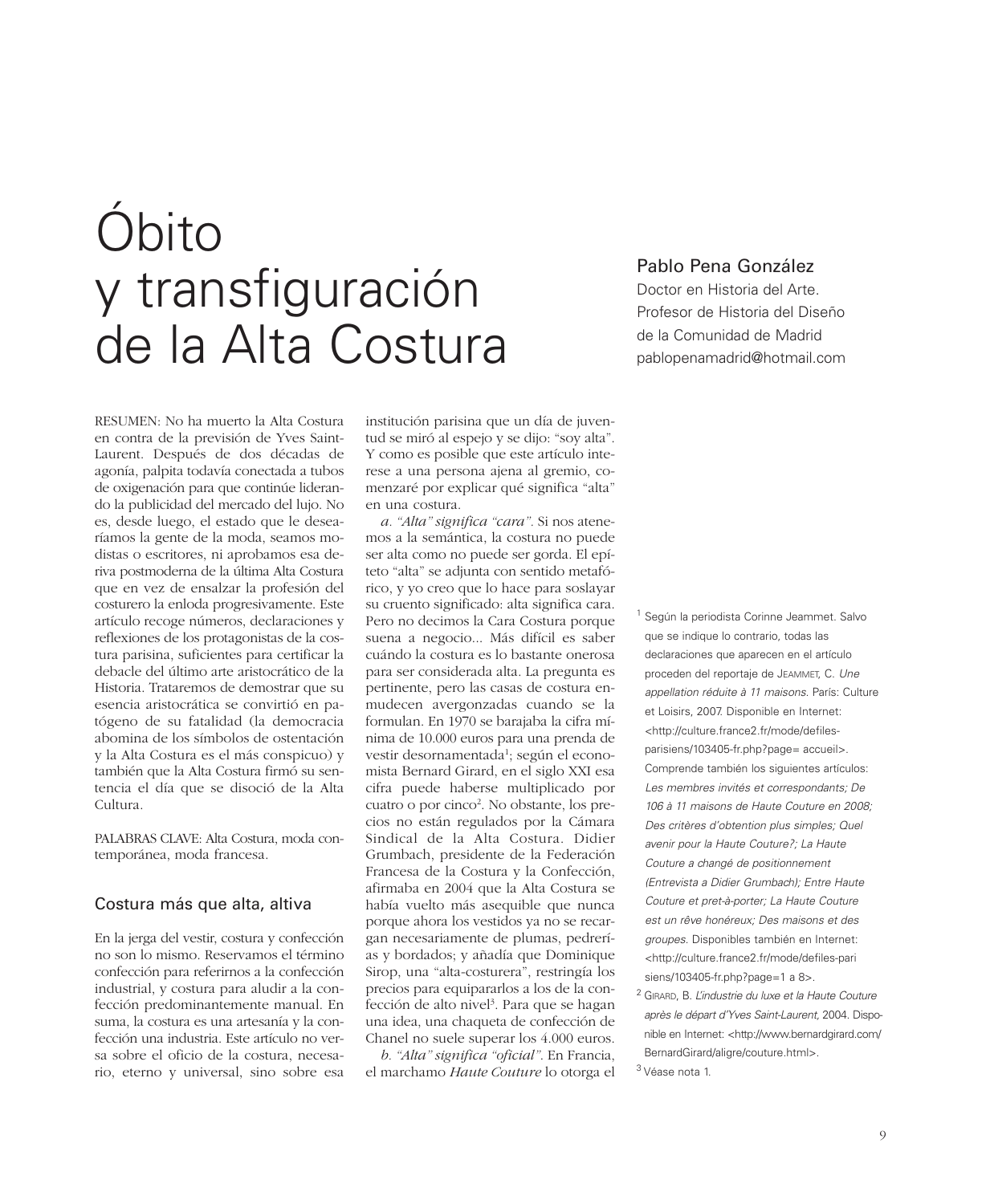because now dresses are not necessarily adorned with feathers, precious stones and embroidery. He added that Dominique Sirop, a "haute-couturier", limited prices to make them comparable with the cost of top-of-the-range prêt-àporter clothing.3 To give you an idea, a prêt-à-porter jacket by Chanel usually costs less than 4,000 euros.

*b. "Haute" means "official."* In France, the *Haute Couture* label is granted by the Ministry of Economy, Finance and Industry through the Chambre Syndicale de la Haute Couture. This union is the institution responsible for assessing and evaluating your company and certifying before the Ministry that it meets the prescribed standards. Consequently, in France couture is haute when the union says so– and therefore the adjective "haute" also means "official."

Yet, who really cares what a French trade union says? Do you know, for example, who couldn't care less? Balenciaga. He was repeatedly invited to join the sect of haute couturiers. Naturally! Balenciaga was the most prestigious, most admired designer, the Bodhisattva of elegance and the man who taught Courrèges, Ungaro and Givenchy, all renowned designers; he also created the most expensive and exclusive outfits in Paris. Cristóbal Balenciaga must have thought the *Haute Couture* label was for those in need of recognition – something he already had in abundance.

*c. "Haute" means "artistic."* To explain this, we must provide some historical background. Fashion history identifies Charles Frederick Worth (1825-1895) as the founder of Haute Couture, the man who turned a craft into an art form and invented catwalks as a showcasing system. Let's go step by step:

*c1.* In the 19th century, the form of dresses was determined by three equally important factors: dialogue with the designer, models in women's publications and the ideas and aspirations of the female clients. However, Worth made a name for himself as an artist precisely because he worked following his own imagination, his own criteria, and he designed his dress collections before they were even ordered. In other words, Worth was the first designer who was able to work like a contemporary artist, which involves the creation

of prototypes before any orders are placed. We must remember that, from Michelangelo to Tiepolo, artists primarily painted commissions; it was not until the 19th century that painting salons were opened in which artists could display proposals born of their own creative instincts and preoccupations, or of their ability to predict what would sell. Worth was the first among fashion designers to assume this role of the contemporary artist.

*c2.* Did we say salons? Following the example of painters, Worth came up with a salon to display his creations. Since clothing is not best viewed on the hanger, he invented catwalk shows with models, which have since become the quintessential showcases of fashion.

Let's draw some conclusions. If you design before selling, if you force yourself to hit the bull's-eye before shooting, you have to come up with a recognisable style to back up your novelties and a prestige that makes them desirable. With Worth, the craftsman tailor became an artistic couturier, and through him fashion was elevated to an art form. Since that time, we can also say that couture is haute when, ideally, it is glorified and endowed with "artisticness" by a designer who is touted as an artistic genius. Worth and his heirs were also responsible for founding the Chambre Syndicale de la Haute Couture pour Mesdames et Mademoiselles, which was originally intended to pursue espionage and copies.

*d. "Haute" means "Parisian."* Until 2001 the Chambre standards also demanded that associated fashion houses be located in Paris as a reminder of the geographic origin of the phenomenon. Not even a house in Marseille or Biarritz could be granted the *Haute Couture* distinction.

#### "Moribundia" of Haute Couture

In the year 1968, Yves Saint-Laurent dramatically announced the death of Haute Couture. Balenciaga, spiritual mentor of the brilliant artisans, closed his house in 1969. Since then, the signs of misfortune hovering over the Grande Dame of fashion have multiplied.

*a. Obituaries*. The sociologist Gilles Lipovetsky believes that Haute Couture is finished and calls it "centenarian fash-

 $3$  See endnote 1.<br>10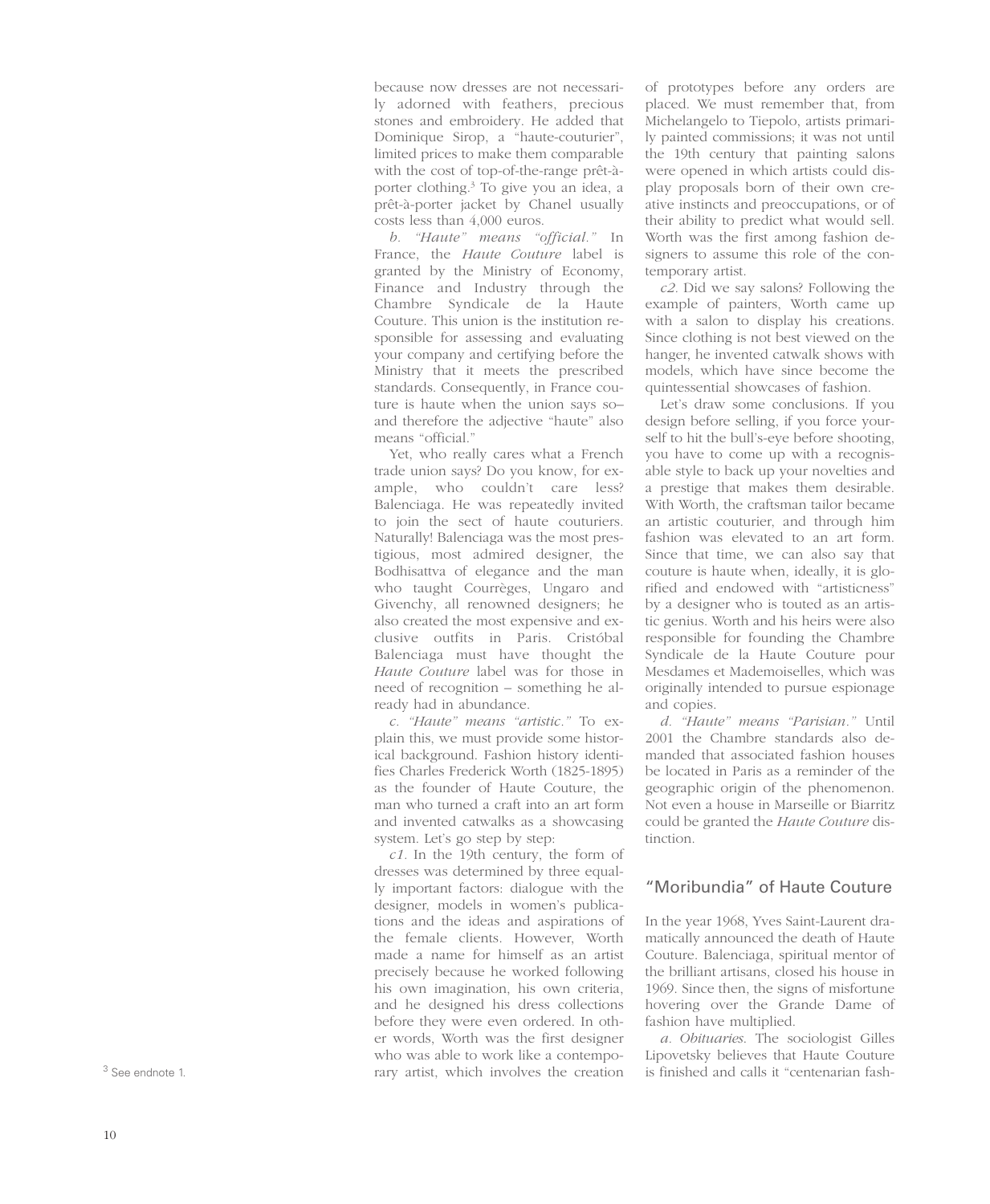Ministerio de Economía, Finanzas e Industria a través de la Cámara Sindical de la Alta Costura. La Cámara es la institución encargada de estudiar y evaluar tu empresa y certificar al Ministerio que cumple con la normativa prescrita. Así, en Francia, la costura es alta cuando la Cámara así la reconoce; de modo que el adjetivo "alta" significa también "oficial".

Pero, ¿a quién le importa lo que diga una cámara sindical francesa? ¿Saben, por ejemplo, a quién le importaba un bledo? A Balenciaga. Fue invitado reiteradamente a integrarse en la secta de los altos costureros. ¡Cómo no! Balenciaga era el diseñador más prestigioso, el más admirado, el *bodisatva* de la elegancia y el profesor de Courrèges, Ungaro y Givenchy, todos ellos diseñadores reputados; además producía los trajes más caros y exclusivos de París. Pensaría don Cristóbal que el marchamo *Haute Couture* debía ser para quienes necesitaran reconocimiento; que a él le sobraba.

*c. "Alta" significa "artística".* Para explicarlo debemos hacer un poco de historia. La de la moda conviene en señalar a Charles Frederick Worth (1825-1895) como fundador de la Alta Costura, aquel que sublimó la artesanía en arte e ideó las pasarelas como sistema de exhibición. Vayamos por partes:

*c1.* En el siglo XIX la forma de los vestidos surgía a partes iguales del diálogo con la modista, los figurines de la prensa femenina y las ideas y aspiraciones de las clientas. Por el contrario, Worth consiguió labrarse un nombre como artista precisamente porque actuaba siguiendo su propia imaginación, su propio criterio, e ideaba sus colecciones de vestidos antes de que fueran encargados. Es decir, Worth fue el primer modista que logró trabajar como un artista contemporáneo, y esto supone la creación de prototipos antes de que se efectúe encargo alguno. Recordemos que, desde Miguel Ángel hasta Tiépolo, los artistas pintaban fundamentalmente encargos; sólo en el siglo XIX se abren salones de pintura donde exhibir propuestas nacidas de sus querencias e inquietudes creativas, o de su olfato para colegir qué se va a vender. Este papel del artista contemporáneo se lo arroga, entre los costureros y por vez primera, Worth.

*c2.* ¿Decíamos salones? Siguiendo el ejemplo de los pintores, Worth ingenió un salón para exhibir sus creaciones. Como la ropa luce pobremente colgada de

perchas, inventó los desfiles de maniquíes, desde entonces el escaparate de la moda por antonomasia.

Extraigamos conclusiones. Si diseñas antes de vender, si te obligas a dar en la diana antes de disparar, será preciso que configures un estilo reconocible que respalde tus novedades y un prestigio que las haga deseables. Con Worth, el costurero artesano se convirtió en costurero artístico, y con él la moda fue sublimada en arte. Desde entonces también podemos decir que la costura es alta cuando, idealmente, se sublima dotándola de "artisticidad" por medio de un diseñador que es promocionado como genio artístico. También fueron Worth y sus herederos quienes en 1878 fundaron la Cámara Sindical de la Confección y la Costura para señoras y señoritas con el propósito inicial de perseguir el espionaje y las copias.

*d. "Alta" significaba "parisina".* Hasta 2001 la normativa de la Cámara regulaba también que las casas se ubicaran en París a fin de recordar el origen geográfico del fenómeno. Ni siquiera se podía conceder el marchamo *Haute Couture* a una casa de Marsella o Biarritz.

#### "Moribundia" de la Alta Costura

Corría el año 1968 cuando Yves Saint-Laurent anunciaba dramáticamente la muerte de la Alta Costura. Balenciaga, mentor espiritual del brillante artesanado, cierra su casa en 1969. Desde entonces, se han multiplicado los indicios de fatalidad que se ciernen sobre la gran dama de la moda.

*a. Esquelas.* El sociólogo Gilles Lipovetsky considera a la Alta Costura finiquitada al denominarla "moda centenaria", pues su imperio se circunscribe a una centuria entre los años 1870 y 1970<sup>4</sup>; después de esta fecha, en efecto, los diseñadores de la confección son más populares e imitados que los de la costura. Didier Grumbach está de acuerdo y señala al responsable: "A mediados de los años 60, la confección industrial (*prêt-à-porter*) se vuelve decididamente creativa y comienza a desplazar a la alta costura"5 . Jean-Paul Gaultier declaraba en julio de 2004: "Desde el punto de vista económico la Alta Costura es un desastre. Me encanta participar en su caída, porque, ¿a qué engañarse?, es el fin"6 *.*

<sup>4</sup> LIPOVETSKY, G., El imperio de lo efímero, Barcelona: Anagrama, 1990.

<sup>5</sup> JEAMMET, C., Entrevista a Didier Grumbach.

Véase nota 1.

<sup>6</sup> Véase nota 1.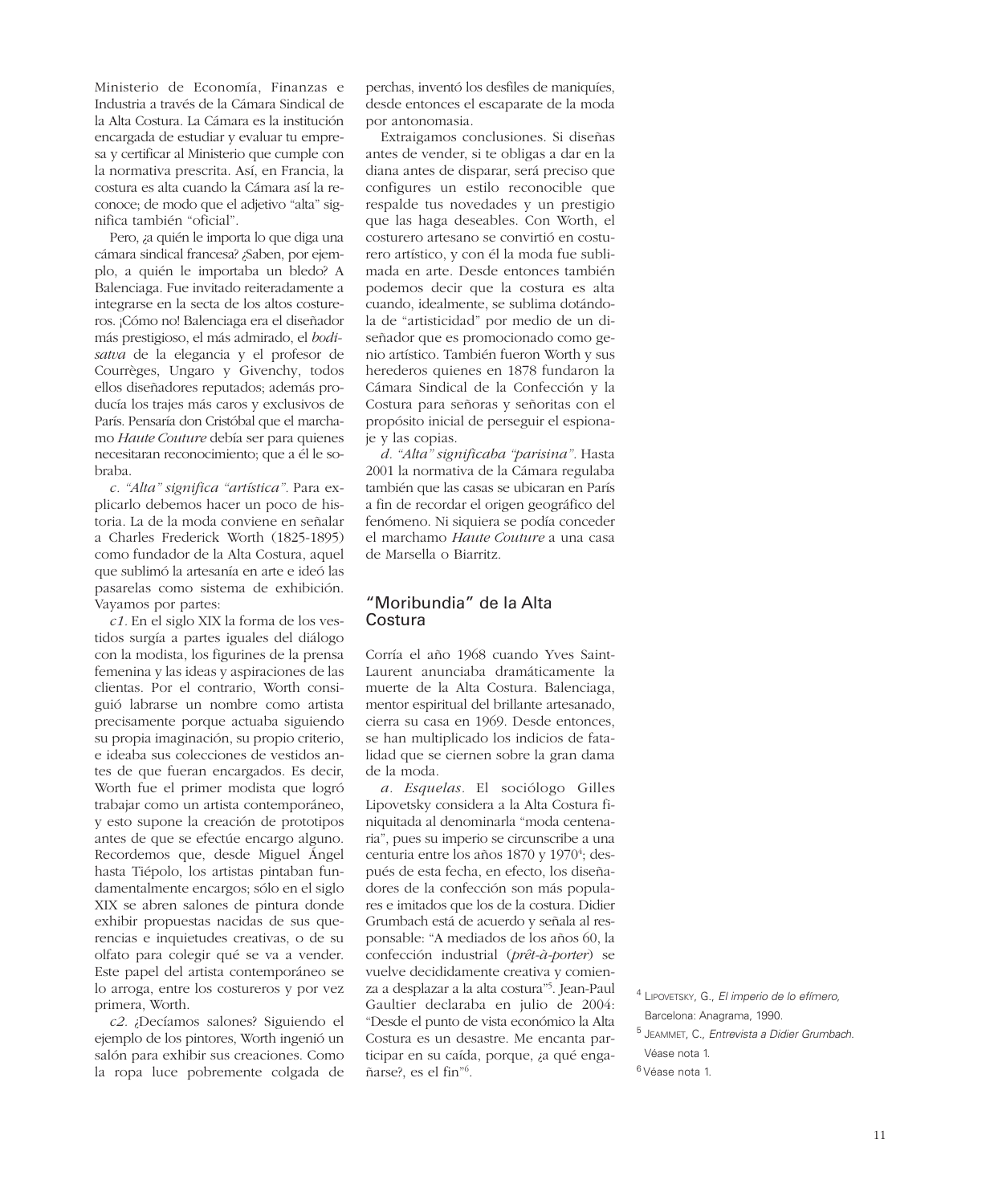- <sup>4</sup> LIPOVETSKY, G., El imperio de lo efímero, Barcelona: Anagrama, 1990.
- <sup>5</sup> JEAMMET, C., Interview with Didier Grumbach. See endnote 1.
- <sup>6</sup> See endnote 1.
- <sup>7</sup> See endnote 2.
- <sup>8</sup> In October 2001, Christian Pierret, the French Secretary of State and Industry, approved the modifications to the regulations governing the concession of the Haute Couture label at the request of the Chambre Syndicale de la Haute Couture. France, Ministry of Industry: <http://www.Isi.industrie.gouv.fr/cgi-bin/industrie/ sommaire/comm/comm.cgi?COM\_ID=784&\_Actio n=2004>.
- <sup>9</sup> COLERIDGE, N., La conspiración de la moda (Original title: The Fashion Conspiracy), Barcelona: Ediciones B, p. 214.

ion," given that its heyday is limited to the century from 1870 to 1970.<sup>4</sup> Indeed, after the latter date, prêt-à-porter designers have become more popular and more widely imitated than couturiers. Didier Grumbach agrees and identifies the guilty party: "In the mid-1960s, prêtà-porter became decidedly creative and began to displace Haute Couture."5 In July 2004, Jean-Paul Gaultier declared, "From an economic standpoint, Haute Couture is a disaster. I love participating in its downfall because – why fool ourselves? – this is the end."6

*b. Numbers*. At the dawn of the 20th century, Paris had 106 Haute Couture houses, including all of those that had forged the legend: Messrs. Worth, Doucet, Patou and Poiret, and Mmes. Paquín, Lanvín, Lucile, Vionnet, Schiaparelli and Chanel. After World War II ended, the number of houses dropped to 60, but rather than a crisis, this signalled the start of the Golden Age of Haute Couture, for these sixty businesses generated profits for the French state comparable to those of the automobile industry. The leaders of the industry were Dior, Chanel (again) and Balenciaga (although he was not a union member). As indicated earlier, the anaemia dates from 1970. In 1980 the sector had been reduced to 22 houses; in 1997, there were 18; and in 2002, it was down to 12. In 2007, a mere ten remained: Adeline André, Chanel, Christian Dior, Jean-Paul Gaultier, Givenchy, Christian Lacroix (which celebrated its twentieth anniversary in 2007), Emanuel Ungaro, Dominique Sirop, Franck Sorbier and Jean-Louis Scherrer.

The diminishing number of clients is always an estimated figure because couture houses refuse to provide data. Denise Dulbois of the Chambre Syndicale de la Haute Couture indicated that the number of female clients was around 3,000 in the seventies; the economist Bernard Girard estimates that clientele is now limited to a mere 250 to 300 women.7

*c. Lack of interest in the Haute Couture label.* The most recent standard regulating this label, approved in October 2001, is so liberal that hundreds of houses could boast this status today. It hardly insists that garments be handcrafted and custom-made within the business itself, and houses are no longer required to hold two fashion shows each year (in the last week of January and the last week of July). Likewise, they are not required to produce a minimum of 75 garments per season, nor is Paris mentioned as the location of the house's headquarters. The web page of the French Ministry of Industry reveals the reason behind this regulatory vagueness: to allow a greater number of couturiers to be eligible for the *Haute Couture* label.8 However, this measure has proven utterly useless, because it has not reversed the trend of diminishing applications. In other words, although every facility is offered, no one is requesting the label! It must be that even French couturiers no longer care about it.

*d. Invitations to designers*. Faced with the threat that such a tiny sector – only ten couture houses associated with the label – may not excite the interest of the press and public opinion, since 1997 the Chambre has adopted the custom of inviting (should we say chasing after?) prêt-à-porter designers to show their creations on the catwalk during Haute Couture Week. The need is evident, for in July 2007 only six of the ten couture houses participated in the fashion show. (Mutiny on board?) To avoid disaster, 17 supporting artists were invited: Adam Jones, Anne-Valérie Hash, Boudicca, Carven, Cathy Pill, Chistophe Josse, Eymeric François, Felipe Oliveira Baptista, Gustavo Lins, Lefranc-Ferrant, Marc Le Bihan, Maurizio Galante, Nicolas Le Cauchois, On aura tout vu, Richard René, Gérard Watelet and Udo Edling. Do any of these names sound familiar? Of course not! They are the alleged new talents of high-end prêt-àporter fashion. In past editions, Armani and Valentino opened the shows, but they did not wish to repeat the experience. In January 2008 the Spanish designer Josep Font will participate in the show.

*e. Pursuit of celebrities*. At the height of desperation to consolidate its privileged media status, Haute Couture has accepted pandering to celebrities as an unavoidable humiliation. In *The Fashion Conspiracy*, a highly entertaining gossipy exposé of the fashion industry written by the journalist Nicholas Coleridge, we read that couture houses deny this practice yet accuse their competitors of engaging in it.9 At least Dior openly admits having a department of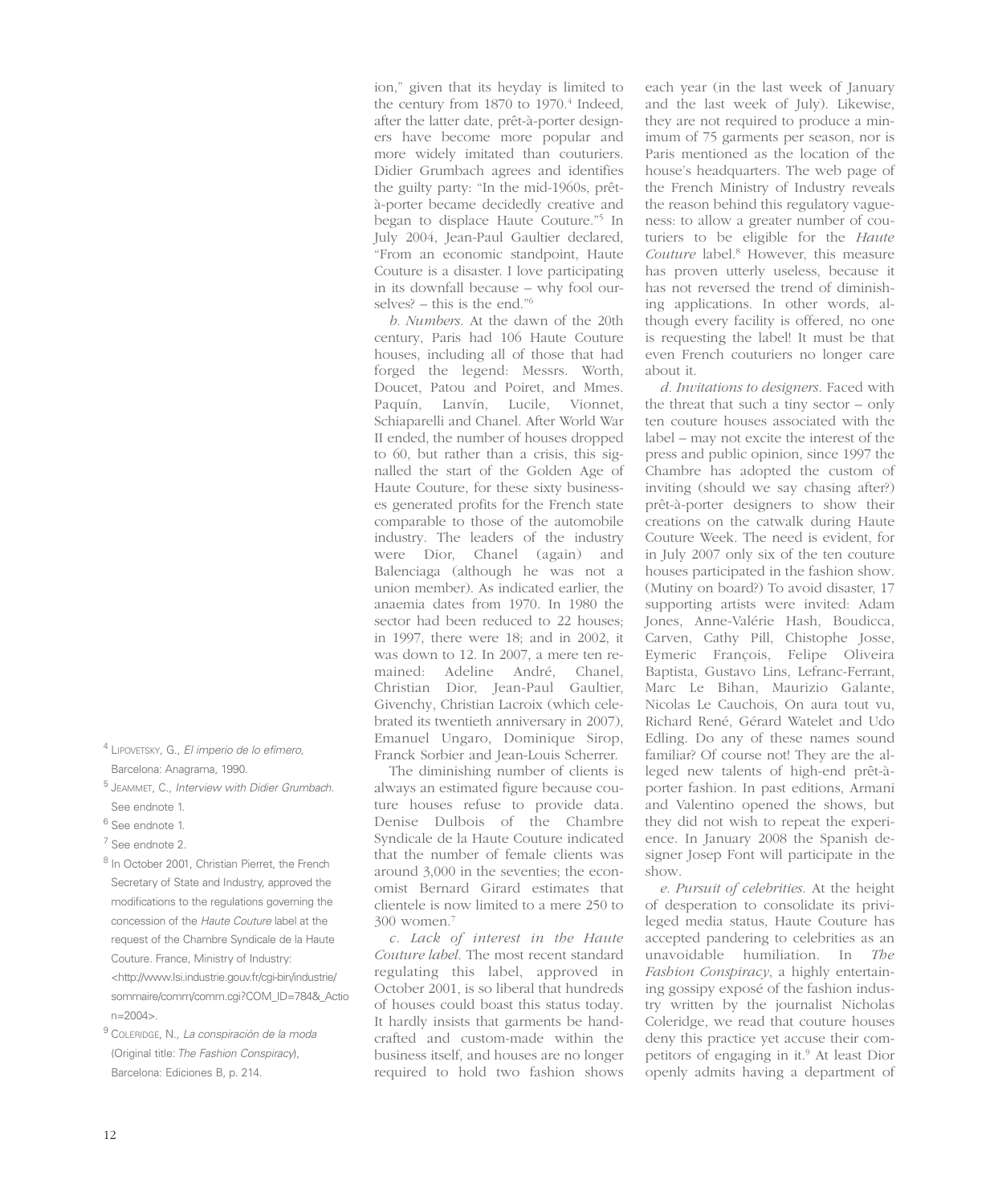*b. Números*. A comienzos del siglo XX París contaba con 106 casas *Haute Couture*; entre ellas, todas las que forjaron su leyenda: los caballeros Worth, Doucet, Patou y Poiret, y las damas Paquin, Lanvin, Lucile, Vionnet, Schiaparelli y Chanel. Terminada la Segunda Guerra Mundial, el número de casas se redujo a 60, pero no podemos hablar de crisis de la Alta Costura sino de Edad de Oro, porque ese medio centenar largo de empresas reportarán al Estado francés una riqueza comparable a la de la industria automovilística. Dior, de nuevo Chanel y Balenciaga (aunque no sindicado) lideraban el sector. La anemia, como hemos indicado antes, data de 1970. En 1980 el sector se había reducido a 22 casas; en 1997, a 18; en 2002, a 12; en 2007 sobreviven 10: Adeline André, Chanel, Christian Dior, Jean-Paul Gaultier, Givenchy, Christian Lacroix (que cumple veinte años en 2007), Emanuel Ungaro, Dominique Sirop, Franck Sorbier y Jean-Louis Scherrer.

La reducción de clientes siempre es una cifra estimada porque las casas de costura se niegan a proporcionar datos. Denise Dulbois, de la Cámara Sindical de la Alta Costura, cifraba en 3.000 las clientas en los años setenta; el economista Bernard Girard las reduce en nuestros días a 250 o 300 mujeres<sup>7</sup>.

*c. Desinterés por el marchamo Haute Couture*. La última normativa que lo regula, aprobada en octubre de 2001, es tan liberal que hoy podría haber cientos de casas presumiendo de poseerlo. Apenas insiste en que los productos deben confeccionarse a mano y a medida dentro de la propia empresa, pero ya no hay obligación de montar un par de desfiles al año (en la última semana de enero y en la última de julio), ni se exige un mínimo de 75 prendas por temporada, ni se menciona a París como ubicación de la casa matriz. La página digital del Ministerio de Industria francés revela el propósito de tanta vaguedad normativa: que un mayor número de costureros pueda acceder al marchamo *Haute Couture* <sup>8</sup> *.* Medida absolutamente infructuosa, porque no ha detenido la reducción de solicitudes. Es decir, aunque se ofrecen todas las facilidades ¡nadie solicita el marchamo! Será que incluso a los costureros franceses les trae sin cuidado.

*d. Invitaciones a diseñadores*. Ante la amenaza de que un sector tan diminuto –sólo diez casas de costura ungidas con el marchamo– no excite el concurso de

la prensa y la opinión pública, desde 1997 la Cámara ha adoptado la costumbre de invitar (¿deberíamos decir perseguir?) a diseñadores procedentes de la confección industrial a desfilar en la Semana de la Alta Costura. Falta les hace, pues en julio de 2007 sólo desfilaron 6 de esas 10 casas. (¿Motín a bordo?) Para evitar el sofoco se invitó a 17 teloneros: Adam Jones, Anne-Valérie Hash, Boudicca, Carven, Cathy Pill, Chistophe Josse, Eymeric François, Felipe Oliveira Baptista, Gustavo Lins, Lefranc-Ferrant, Marc Le Bihan, Maurizio Galante, Nicolas Le Cauchois, On aura tout vu, Richard René, Gérard Watelet y Udo Edling. ¿Les suena el nombre de alguno de ellos? ¡Claro que no!: son los presuntos nuevos talentos de la confección industrial de alta gama. En otras ediciones también actuaron como teloneros Armani y Valentino, pero no han querido repetir. En enero de 2008 ha desfilado el diseñador español Josep Font.

*e. Persecuciones a* celebrities. En el colmo de la desesperación por consolidar su liderazgo mediático, la Alta Costura ha aceptado como una humillación inevitable la lisonja a las *celebrities*. En *La conspiración de la moda*, divertidísimo mentidero del traje escrito por el periodista Nicholas Coleridge, leemos que las casas niegan esta práctica, pero acusan a sus competidoras de hacerlo<sup>9</sup>. Bueno, Dior reconoce abiertamente que posee un departamento de famosas a las que acosa y regala vestidos.

*f. Carencia manifiesta de integridad estilística*. La creación a medida no debe implicar necesariamente el servilismo que los aficionados a la moda hemos detectado en algunos desfiles de Alta Costura. La confirmación de esta manera de actuar, tan pragmática como innoble, que llega a sancionar lo hortera como adaptación a la clientela, la explica jocosamente el mismo Coleridge:

"Hay un juego que se puede practicar durante los desfiles de Ungaro. La prensa británica, menos reverente ante Ungaro que la de otros países, suele hacerlo. El objetivo consiste en adivinar, cada vez que aparece un modelo en la pasarela, a qué sección de su público va destinado. Los indicios son el botoneado y la fuerza de los colores. Una telaraña de perlas en el cuerpo incita murmullos de 'Bahrein', 'Riyadh'; mientras que un estampado en verde lima y rosa indica 'Fort Worth' o 'Des Moines'10.

#### <sup>7</sup> Véase nota 2.

- <sup>8</sup> En octubre de 2001 Christian Pierret, secretario de Estado y de Industria, aprobó las modificaciones al reglamento que regula la concesión del marchamo Haute Couture a petición de la Cámara Sindical de la Costura. Francia, Ministerio de Industria: <http://www.Isi.industrie.gouv.fr/cgi-bin/industrie/ sommaire/comm/comm.cgi?COM\_ID=784&\_Actio n=2004>.
- <sup>9</sup> COLERIDGE, N., La conspiración de la moda,

Barcelona: Ediciones B, p. 214.

<sup>10</sup> COLERIDGE, N., ob. cit., p. 242.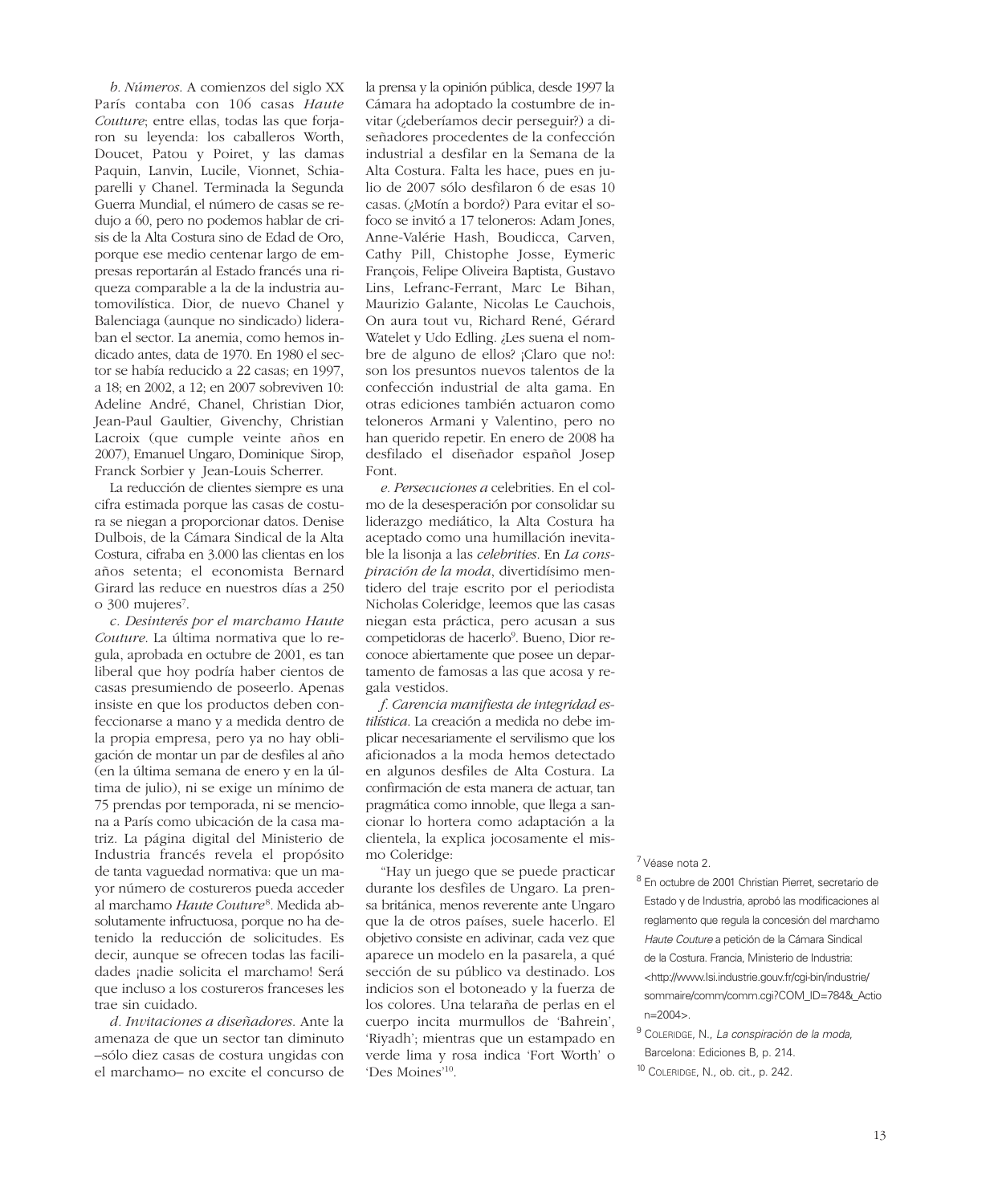female celebrities whom it pursues relentlessly and showers with free dresses.

*f. Evident lack of stylistic integrity*. Custom design should not necessarily involve the obsequiousness that we fashion lovers have detected in certain Haute Couture shows. The confirmation of this form of behaviour, as pragmatic as it is ignoble, which actually justifies tackiness as a need to cater to the clientele, is humorously explained by Coleridge:

"There is a game that can be played during Ungaro's fashion shows. The British press, less reverent towards Ungaro than that of other countries, often does it. The goal is to guess, each time a model appears on the catwalk, which sector of his public the design is aimed at. The giveaways are the buttons and the vibrancy of the colours. Pearl netting on the body elicits murmurs of 'Bahrain' or 'Riyadh', while a print in lime green and pink indicates 'Forth Worth' or 'Des Moines'10.

This is inevitable when the majority of Haute Couture clients are from the United States or are the wives of Arab sheiks. Each season, Jean Louis Scherrer produces around 300 pieces: 50 % of them are sold to the Middle East and 40 % go to American women.11

#### Haute Couture is prejudicial to art

Haute Couture is dying, although its demise is far from languid. It is dying like aristocratic society died before the French Revolution, by turning each of its exhibitions into a carnival. And I ask myself, what feelings should this twilight inspire in me, as a fashion troubadour? Should we miss it? Who does it benefit? And above all, does it benefit art and the clothing profession? Here is my assessment. Couture does no harm to anyone, but Haute Couture (in upper case) – the official Paris-based industry, the popular standard of *true* Haute Couture, is prejudicial to the art of outward appearance and its profession. Let us review a list of its crimes.

*a. Frauds*. Poiret launched the perfume *Rosine* and linked fashion and perfumes. Designers falsely and tacitly take credit for the creation of perfumes, cosmetics and other products they know nothing about – a lie that must

catch up with them eventually. The art of dressing is being sullied because brand names are being prostituted. As a man at the service of clothing design, my reaction is indignant: what do colognes have to do with us?

*b*. *Chauvinism*. For France, Haute Couture represents the most glamorous facet of its identity. Sydney Toledano, president of Christian Dior Couture, gives this reason:

"If Haute Couture were to cease, we would lose the advantage over our American and Italian competitors."12 In effect, couture exists in other countries, but they lack the prestige conceded by this kind of historical legitimacy. The Fédération Française de la Couture was created in 1973, and I quote, "for the purpose of supporting Paris in its role as the international capital of creation."13

However, this obstinate insistence on making us believe that Paris is the "international capital of creation," which is understandable in terms of national politics, implicitly undervalues creators of other nationalities. The young designers invited to participate in Haute Couture Week are undoubtedly flattered, a bit like an actor arriving in Hollywood, but they seem to be treated as second-class citizens rather than true colleagues, which is why I previously referred to them as supporting artists. The arrangement benefits both parties – the union members because they can organise a show with numerous designers, which is attractive to the media, and the young designers because of the publicity they receive – but the hierarchy is maintained. Why do you suppose Valentino and Armani have never repeated the experience? They were already consolidated as designers, and the Paris catwalk could not offer them any benefits. Or is Milan somehow inferior to Paris? Did they feel used? Why should an Italian support the *Paris* label? And naturally, this is much more important to France than the *Haute Couture* label.

*c. Obsolescence*. The designers Béatrice Ferrant and Mario Lefranc, who were invited to the 2007 shows, believe that Haute Couture is an obsolete institution because it makes no sense to hand-sew stitches that are not even seen.<sup>14</sup> Although I am not an expert on prêt-à-porter, I understand that machines cannot completely replace manual creations. What these designers are

- <sup>10</sup> COLERIDGE, N., op cit., p. 242.
- <sup>11</sup> As quoted by Corinne Jeammet.

<sup>13</sup> The federation's functions are described in detail on the website of Mode à Paris: <http://www.modeaparis.com/vf/toutsavoir/ index.html>.

See endnote 1.

<sup>12</sup> See endnote 1.

<sup>&</sup>lt;sup>14</sup> See endnote 1.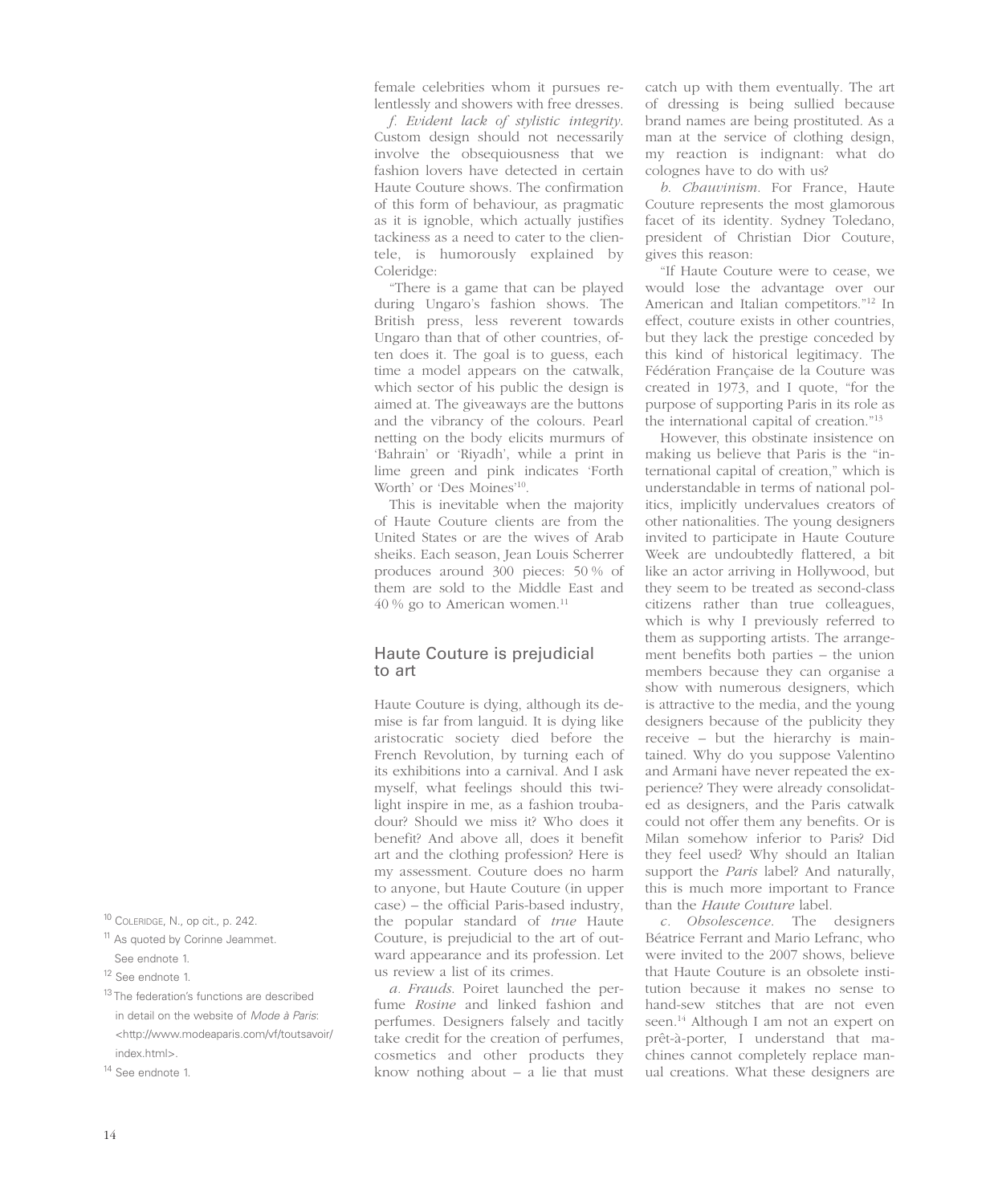No puede ser de otro modo cuando la mayoría de las clientas de la Alta Costura proceden de los Estados Unidos o son esposas de jeques árabes. Jean Louis Scherrer produce cada temporada alrededor de 300 piezas: el 50 % las vende a Oriente Próximo y el 40 % a mujeres estadounidenses<sup>11</sup>.

#### La Alta Costura es perjudicial para el arte

La *Haute Couture* agoniza, aunque no lánguidamente. Agoniza como lo hacía la sociedad aristocrática antes de la Revolución Francesa: convirtiendo cada una de sus exhibiciones en un carnaval... Y este ocaso, me pregunto, ¿qué sentimientos debe suscitar en mí, trovador de la moda? ¿Hemos de echarla de menos? ¿A quién beneficia? Y sobre todo, ¿beneficia al arte y al oficio de la ropa? He aquí mi valoración. La costura no perjudica a nadie, pero la Alta Costura, con mayúsculas, la sindicada en París, la oficial, la referencia popular de la verdadera Alta Costura, sí perjudica al arte de la apariencia y su profesión. Veamos la enumeración de sus delitos.

*a. Estafas*. Poiret lanzó el perfume *Rosine* y relacionó moda y perfumes. Los diseñadores se atribuyen falsa y tácitamente la creación de perfumes, cosméticos y otros productos que desconocen; una mentira que tiene que acabar pasando factura. Se está ensuciando el arte del vestido al prostituir los nombres comerciales. Yo, como hombre al servicio del traje, lo expreso indignado: ¿qué tendrán que ver las colonias con nosotros?

*b. Chovinismo*. Para Francia la Alta Costura recoge el componente más glamuroso de su identidad. Sydney Toledano, presidente de Christian Dior Couture, aporta esta razón:

"Si se detiene la Alta Costura, perdemos nuestro valor añadido frente a nuestros competidores americanos e italianos"12. Efectivamente, hay costura en otros países, pero ellos carecen del prestigio que proporciona esa suerte de legitimidad histórica. La Federación Francesa de la Costura se creó en 1973, cito literalmente, "con el objeto de apoyar a París en su rol de capital internacional de la creación"13.

Sin embargo, esta obstinación por hacernos creer que París es la "capital internacional de la creación", comprensible en términos de política nacional, implícitamente minusvalora a los creadores de otras nacionalidades. Sin duda, los jóvenes diseñadores invitados a desfilar en la Semana de la Alta Costura se sienten halagados, un poco como el actor que llega a Hollywood, pero no parece que sean tratados como auténticos colegas sino como comprimarios; de ahí que antes los haya calificado de teloneros. El beneficio se reparte –los sindicados porque pueden montar un espectáculo con numerosos diseñadores, atractivo para los media, y los jóvenes por la publicidad que ganan–, pero la jerarquía se mantiene. ¿Por qué, si no, Valentino y Armani nunca han repetido la experiencia? Ya estaban consagrados como diseñadores y la pasarela de París no podía aportarles nada. ¿O es que Milán es menos que París? ¿Se sintieron utilizados? ¿Por qué habría de apoyar un italiano el marchamo *París*? Y, desde luego, éste es mucho más importante para Francia que el marchamo *Haute Couture.* 

*c. Obsolescencia*. Los estilistas Béatrice Ferrant y Mario Lefranc, invitados a los desfiles de 2007, consideran que la Alta Costura es una institución obsoleta porque no tiene sentido coser a mano unas puntadas que no se ven $14$ . Aunque yo no soy un especialista de la confección industrial, comprendo que las máquinas no pueden remplazar completamente a la fabricación manual. Lo que realmente critican estos diseñadores es la norma que exige a las empresas de Alta Costura coser a mano incluso aquello que las máquinas ya pueden hacer a las mil maravillas. Ciertamente, no tiene sentido.

¿Por qué se hace entonces? ¿Para que los humanos no olvidemos el oficio de coser? No puede ser la razón: ya hemos dicho que todo no pueden hacerlo las máquinas y por consiguiente no hay que temer el olvido de estos oficios ¿No será que a las millonarias les gusta saber que su traje lo han cosido a mano?; quiero decir como narcisismo, como vanidad o lujo íntimo. Pero esto convierte a la plantilla de la Alta Costura en una extensión del servicio doméstico de las clientas. ¿Qué papel le corresponde entonces a la Alta Costura? ¿El de agasajar los sentimientos mezquinos del público?

Cuidado porque ésta es la razón más esgrimida por la Alta Costura para legitimarse: la pervivencia del *savoir-faire* francés, en palabras de Sydney Toledano, "Sin Ella se perdería un artesanado muy especializado que comprende peluqueros, <sup>11</sup> Según Corinne Jeammet. Véase nota 1. <sup>12</sup> Véase nota 1.

<sup>13</sup> Las funciones de la Federación son desgranadas en la página web de Mode à Paris: <http://www.modeaparis.com/vf/toutsavoir/ index.html>.

<sup>14</sup> Véase nota 1.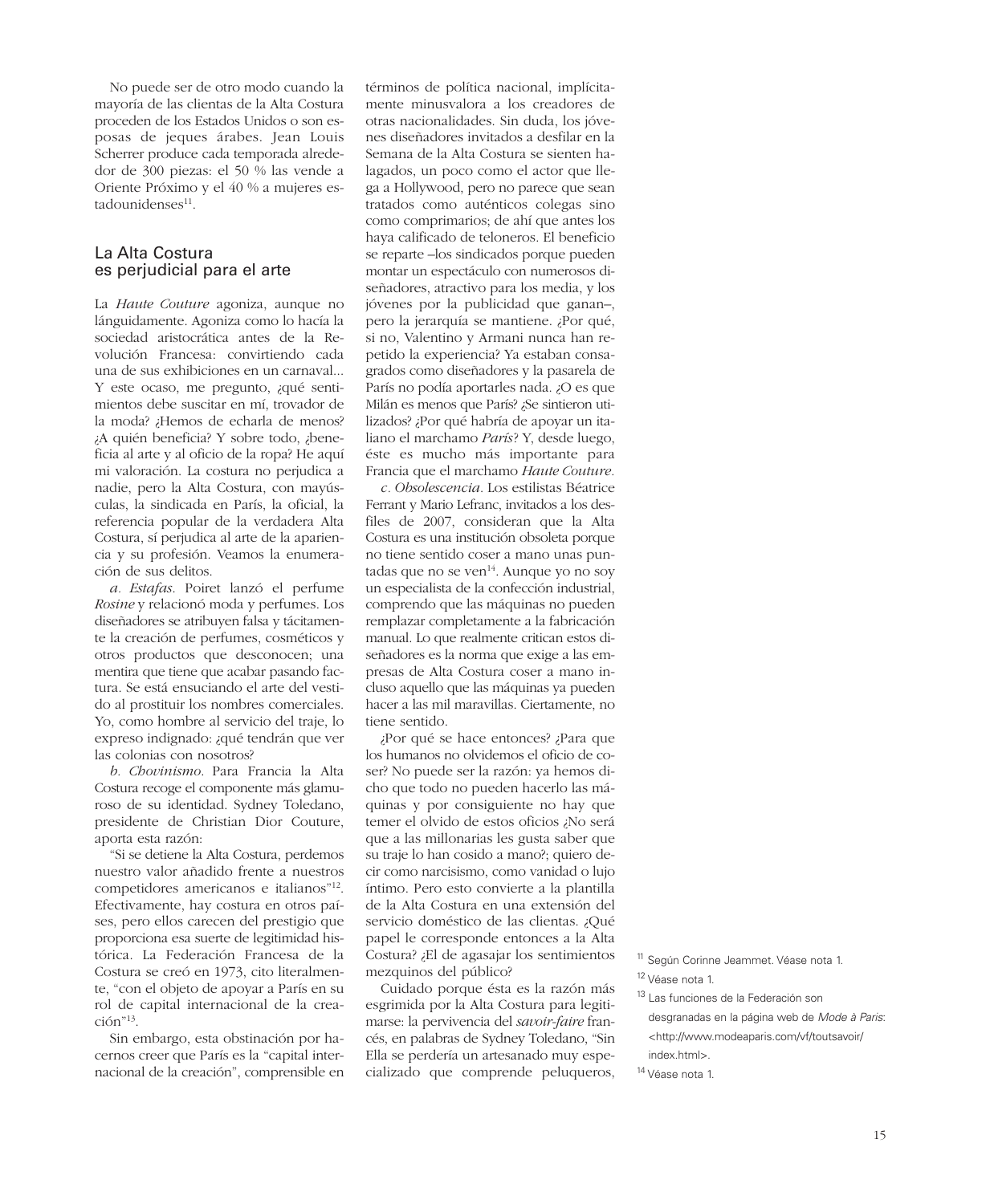really criticising is the rule that requires Haute Couture companies to hand-sew even the stitches that machines can now execute with wonderful precision. It certainly doesn't make any sense.

Then why is it done? So that human beings will not forget the occupation of sewing? This can't be the reason: we have already stated that machines cannot do everything, and consequently there is no reason to fear that these skills will be forgotten. Isn't it really because millionaire women like to know that their dresses were sewn by hand – like a form of narcissism, vanity or personal luxury? But this would mean that Haute Couture workers are merely an extension of their clients' domestic staff. Then what is the mission of Haute Couture – to fête the small-minded sentiments of the public?

We must be cautious, because this is the reason that Haute Couture uses most frequently to justify its existence – the survival of French *savoir-faire*. In the words of Sydney Toledano, "Without it, we would lose a highly specialised class of craftsmen that includes hairdressers, feather arrangers, embroiderers, lacemakers, gold and silversmiths, milliners, etc."15 What chauvinism, this identification of Haute Couture as the only possible couture! Could the demise of the Parisian Chambre truly affect an embroiderer in Madrid or a milliner in London?

*d. Stylistic insignificance*. At present, Haute Couture does not create avantgarde designs (it doesn't generate styles that are imitated or set fashion trends) or prototypes of elegance, but rather clothing entertainment. I do not know anyone who loves design and can utter words of sincere praise for the Haute Couture creations of the past twentyfive years. Today Kawakubo, Miyake, Prada or Demeleumester are more admired, and none of them create Haute Couture. Saving a few logical exceptions, recent Parisian couture has limited itself to repeating what has already been done in previous decades or joined the trend of post-modern historicism (Gaultier, Galliano, Lacroix) that converts fashion to costume, underscoring its triviality and crassness. Every once in a while, I am also amused by the shows of these designers who openly mock fashion, for it is not healthy to take it too seriously. But are you not tired of watching the arch-awarded ge-

niuses of Haute Couture make fun of fashion around the clock?

Galliano's Haute Couture, perhaps in an attempt to look young (an attribute that, translated to popular language, means colourful and eclectic, like the clothing used by teenagers), reveals itself as flamboyantly eclectic and baroque, but it is not virtuous like an architectural design by Borromini nor hermetic and ingenious like a poem by Góngora. Are historicist architects admired today? No. Then why are historicist fashion designers revered? How can one admire Galliano and Balenciaga at the same time? To put it another way, Haute Couture and high culture no longer go hand in hand as they did in the fifties and sixties. And to top it all, Haute Couture doesn't even create fashion anymore. Bernard Girard confirms my opinion in the following quote:

"The designers of prêt-à-porter, the people who design the clothing sold by Nike, Gap or Zara, are the ones who create fashion, not Christian Lacroix or Lagerfeld. The best proof of this can be found in the fact that these designers admit to seeking inspiration on the streets. But that is not where Chanel found her *tailleur* nor where Saint-Laurent found his Le Smoking tuxedo for women."16

#### Beneficiaries of Haute Couture

The French economy is the primary beneficiary of the publicity generated by Haute Couture, the fuel that drives an immense luxury industry that ranges from cosmetics to champagne. However, we will first identify the benefits that Haute Couture offers its clients.

*a. The female clients: exclusivity, quality and investment*. If exclusivity is an advantage or desirable asset, we will include it in this group. A luxury dress dignifies the wearer. A king is also a king because he dresses like one. "When men marry young girls, they buy them Haute Couture to make them look like ladies," said Hebe Dorsey of Christian Dior.<sup>17</sup> The designer Christian Lacroix explains that, in a globalised world, there are women who seek out Haute Couture dresses as a symbol of individuality.18 In addition, Haute Couture creations are custom-made in every sense of the word. The outfit is crafted according to

<sup>&</sup>lt;sup>15</sup> See endnote 1.

<sup>16</sup> See endnote 2.

<sup>17</sup> COLERIDGE, op. cit., p. 220.

<sup>&</sup>lt;sup>18</sup> See endnote 1.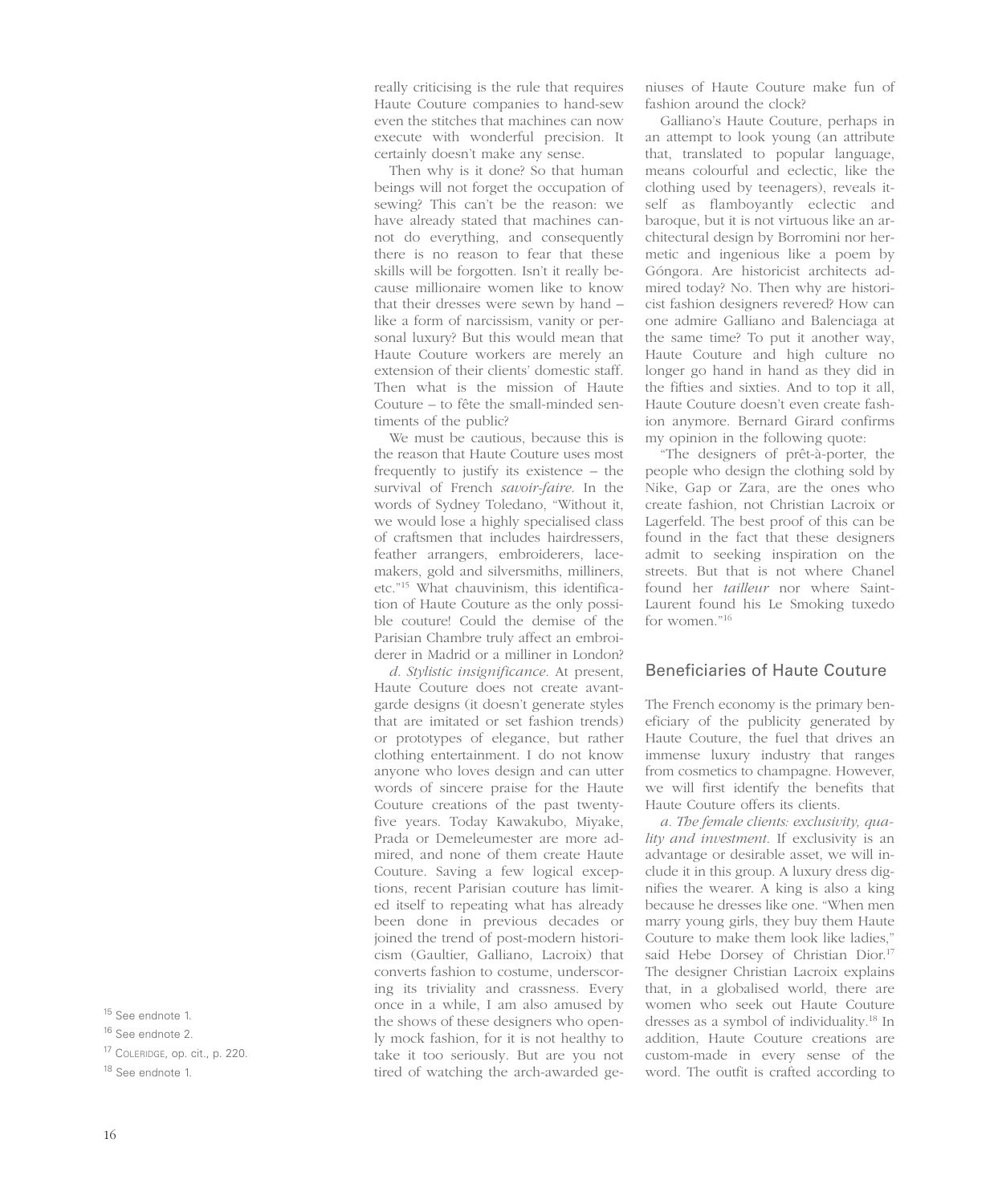plumeros, bordadores, encajeros, orfebres, sombrereros, etc."<sup>15</sup> ¡Qué chovinismo en esta identificación de la *Haute Couture* con la única costura posible! ¿Puede afectar el cierre de la Cámara parisina a una bordadora madrileña o a una sombrerera londinense?

*d. Intrascendencia estilística*. En la actualidad la Alta Costura no hace diseño de vanguardia (no genera imitación indumentaria, no hace moda) ni prototipos de elegancia, sino espectáculo vestimentario. No conozco a nadie que ame el diseño y encuentre palabras de sincero elogio para las creaciones de la Alta Costura de los últimos veinticinco años. Hoy obtienen más admiración Kawakubo, Miyake, Prada o Demeleumester, y ninguno de ellos hace Alta Costura. Salvando excepciones lógicas, la última costura parisina se ha limitado a repetir lo que ya se había hecho en décadas anteriores, o se ha apuntado al historicismo postmoderno (Gaultier, Galliano, Lacroix), que convierte a la moda en disfraz, subrayando su trivialidad y su necedad. De vez en cuando también a mí me divierten los desfiles de estos diseñadores que se mofan abiertamente del vestir, que tampoco es bueno tomárselo demasiado en serio. Pero ¿no les agota a ustedes que los archi-premiados genios de la Alta Costura se cachondeen de la moda las veinticuatro horas del día?

La Alta Costura de Galliano, quizás tratando de resultar joven (atributo que traducido a lenguaje popular significa colorida y ecléctica, como la ropa de los adolescentes), se muestra aparatosamente ecléctica y barroca; pero no virtuosa como una arquitectura de Borromini, ni hermética e ingeniosa como un poema de Góngora. ¿Son admirados hoy en día los arquitectos historicistas? No. ¿Por qué se admira entonces a un diseñador de moda que lo sea? ¿Cómo se puede admirar al mismo tiempo a Galliano y a Balenciaga? Dicho de otro modo, la Alta Costura y la Alta Cultura no van ya de la mano como lo hacían en los años 50 y 60. Y, para colmo, la Alta Costura ya ni siquiera crea moda. Bernard Girard me da la razón en esta cita:

"Los diseñadores de la confección, la gente que diseña la ropa que vende Nike, Gap o Zara, son los que hacen la moda, no Christian Lacroix o Lagerfeld. La mejor prueba la tenemos en que esos diseñadores explican que buscan su inspiración en la calle. Pero no es allí donde Chanel encontró su *tailleur* ni Saint-Laurent su esmoquin femenino"16.

#### Beneficiarios de la Alta Costura

La economía francesa es la gran beneficiaria del aporte publicitario de la Alta Costura, sustento de toda una industria del lujo que abarca desde los cosméticos hasta el champán. Sin embargo, distinguiremos primero los beneficios que la Alta Costura ofrece a sus clientes.

*a. Las clientas: exclusividad, calidad e inversión*. Si la exclusividad es una ventaja o un bien deseable, la colocaremos en este grupo. Los vestidos lujosos dignifican a su portador. Un rey es un rey también porque viste como un rey. "Los hombres cuando se casan con jovencitas les compran Alta Costura para que parezcan damas", dice Hebe Dorsey de Christian Dior17. El diseñador Christian Lacroix explica que en un mundo globalizado hay mujeres que buscan los vestidos de Alta Costura como un signo de individualidad18. Además, los trajes de la Alta Costura son trajes a medida y lo son en todos los sentidos. El traje se elabora con criterios anatómicos ajustados al cuerpo de la clienta, pero también ajustados a sus criterios estéticos. Prácticamente todos los modelos son rediseñados por y para la clienta. Súmese a esto su valor de cambio. Cualquier millonaria puede justificarse la compra de Alta Costura como coleccionismo artístico y, además, ya son numerosos los países que admiten los trueques de impuestos por vestidos.

*b. Las casas: ¿consagración?* El marchamo *Haute Couture* deifica a la marca y la consagra gracias a su portentoso aparato publicitario... No debe de ser para tanto cuando, como antes explicábamos, nadie solicita el marchamo aunque con la nueva normativa lo den regalado. El estilista Gustavo Lins subraya la visibilidad que le ha remunerado su participación en los desfiles de enero de 2007: "En los seis meses siguientes, nuestras ventas han aumentado un 70 %"19. No nos dejemos engañar; un 70 % cuando se parte de cero no es mucho; es, simplemente, empezar. El presidente de la Federación, el ya citado Didier Grumbach, afirmaba en 2004: "Ralph Rucci no era nadie ni siquiera en su país hasta que fue invitado por la Cámara a desfilar en París con una colección de costura [...] La Alta Costura posee el poder de institucionalizar una marca y

 Véase nota 1. Véase nota 2. COLERIDGE, ob. cit., p. 220. Véase nota 1. Véase nota 1.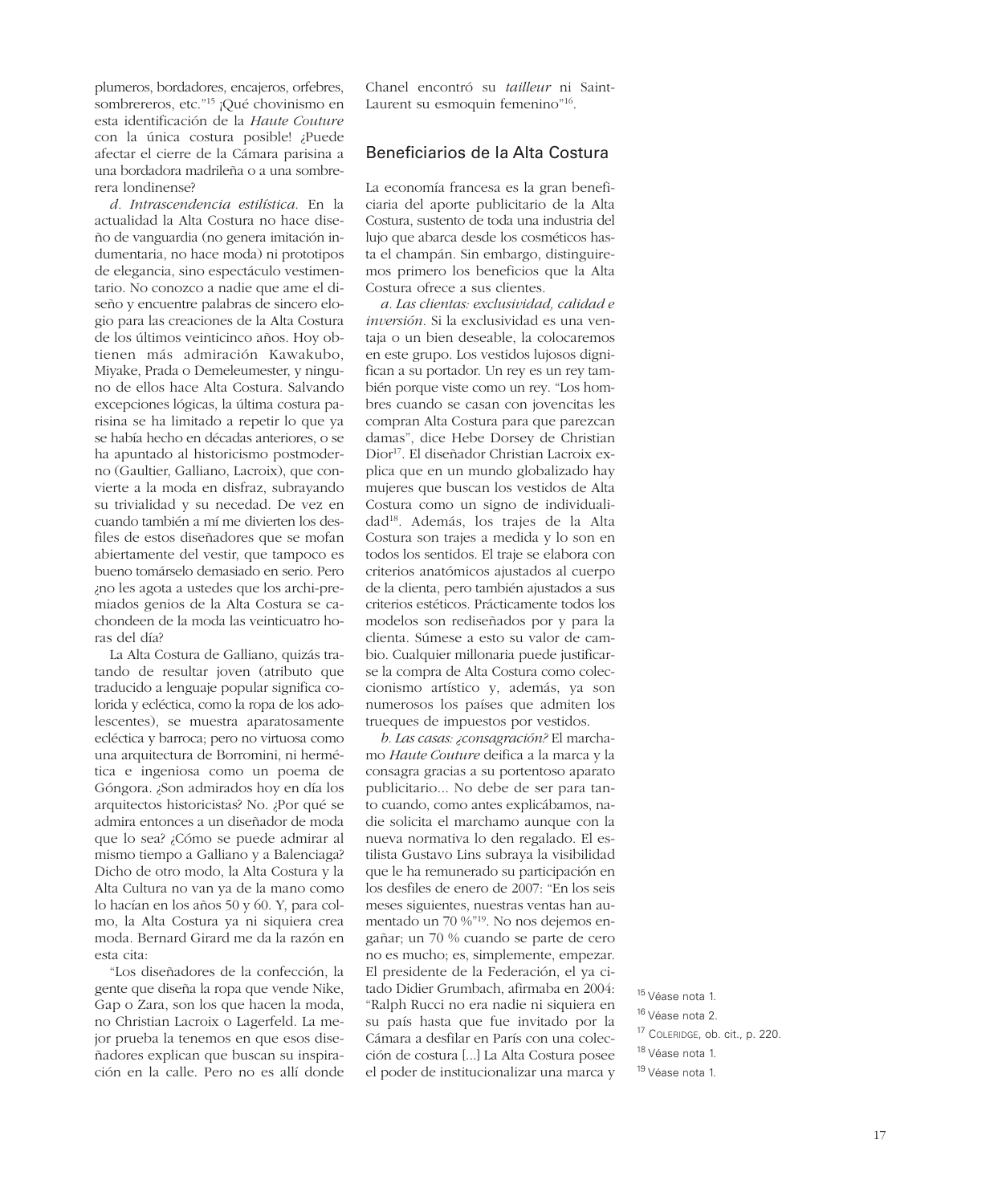<sup>19</sup> See endnote 1.

- <sup>20</sup> See endnote 1.
- <sup>21</sup> Didier Grumbach asserts that, since the 1990s, Haute Couture companies tend to buy back their licenses for their own exploitation (see endnote 1).
- <sup>22</sup> COLERIDGE, op. cit., p. 213.
- <sup>23</sup> Karl Lagerfeld, a designer for Chanel, defends the house's couture because they have a real client base. They even had to open a new workshop in 2003. The Haute Couture division of Chanel employs 120 people at its workshops, and another 50 for its fashion shows.
- <sup>24</sup> See endnote 1.
- <sup>25</sup> See endnote 1.
- <sup>26</sup> GRANDAHAM, Sabine y MARCELIN, Caroline, La Haute Couture en fin de défilé. Courrier International, 2005. Available online: <http: courrierinternational.com/article/.asp?obj>.
- <sup>27</sup> See endnote 1.

anatomical criteria to perfectly suit the client's body, but it is also designed to suit their aesthetic criteria. Practically every model is redesigned by and for the client. Add to this its trading value. Any millionairess can justify the purchase of Haute Couture as an artistic collector's item; moreover, numerous countries now accept designer dresses in lieu of certain taxes.

*b. The houses: consecration?* The *Haute Couture* label deifies the brand name and consecrates it thanks to its powerful publicity mechanisms. It must not be all that important when, as explained earlier, no one requests the label even after the new regulations have made it easier to obtain. The designer Gustavo Lins underscores the visibility that his participation in the January 2007 shows afforded him: "In the six following months, our sales increased by 70 %."19 Let's not be fooled: a 70 % increase starting from zero isn't that big a deal, it is merely getting a start. The president of the federation, the aforementioned Didier Grumbach, stated in 2004: "Ralph Rucci was a nobody, even in his own country, until the Chambre invited him to bring a couture collection to the Paris catwalk […] Haute Couture has the ability to turn a brand name into an institution and make it immortal"20. Does he really believe that? And who is this Rucci guy he calls immortal? Does anyone know him?

### The transfiguration of haute couture: the super-beneficiaries

Today the *Haute Couture* houses have no other commercial basis than that of serving as sustenance for the publicity of their trademark licenses. To put it more clearly: Haute Couture houses continue to hold fashion shows so that their legendary names will not lose the trading value that history has provided them. To sell perfumes at Christmas and on airplanes, and to keep people believing that the cologne is good, glamorous and distinguished because the box says "Yves Saint-Laurent", the sewing must go on; the mystique of the name comes from the mystique of the original creator of the couture house. Pierre Cardin has been the paradigmatic house in this sense: it has managed to sell 800 licenses with the PC logo, and items

from yachts to lighters are now marketed under this brand name.<sup>21</sup>

The protagonists of Haute Couture do not hide this fact. Pierre Bergé, the business brains of Yves Saint-Laurent, says that Haute Couture "is part of our advertising budget."22 Françoise Montenay of Chanel avers that Haute Couture is an image for the trademark.<sup>23</sup> (And Chanel is one of the rare houses that reports profits from its couture production.) Donald Potard of Gaultier insists, "We must not be hypocrites; Haute Couture is useful to us for selling colognes and all the rest."24 But the supreme and insurmountable reason why this is so is once again provided by the federation's president, Didier Grumbach: "A Haute Couture collection costs infinitely less than an international advertising campaign, and the media coverage it affords is incomparable."25 Therefore, it should not surprise anyone that Dior and Chanel hold fashion shows that cost between one and four million euros to organise<sup>26</sup> – they know they will be seen around the world, saving them from having to pay for television advertisements. Jean-Pierre Debu, the general director of Christian Lacroix, considers Haute Couture "a formidable marketing tool"<sup>27</sup>.

In short, Haute Couture is the figurehead for the publicity machine of the industry that answers to the name of the "luxury market." According to Merryl Lynch, this market is shared by the United States (25 %), Japan (20 %) and France (10 %). Germany, Italy, the United Kingdom, Hong Kong and the Middle East account for 4 %. The most important luxury goods groups are the following:

LVMH (Louis Vuitton Moët Henessy), directed by Bernard Arnault and headquartered in France. In addition to the champagne brands Moët and Veuve Clicquot, the watch brands TAG Heuer and Chaumet and the Paris department stores Le Bon Marché and La Samaritaine, this group includes the following fashion labels: Givenchy, Louis Vuitton, Céline, Kenzo, Fendi, Emilio Pucci, Donna Karan, Marc Jacobs, Loewe, Thomas Pink and Berluti. Christian Dior is an affiliate of this financial giant.

Richemont, a Swiss group specialised in jewellery and watches. It also owns Chloe, Old England and Shanghai Tang.

PFR, a French group directed by François-Henri Pinault. It owns Gucci,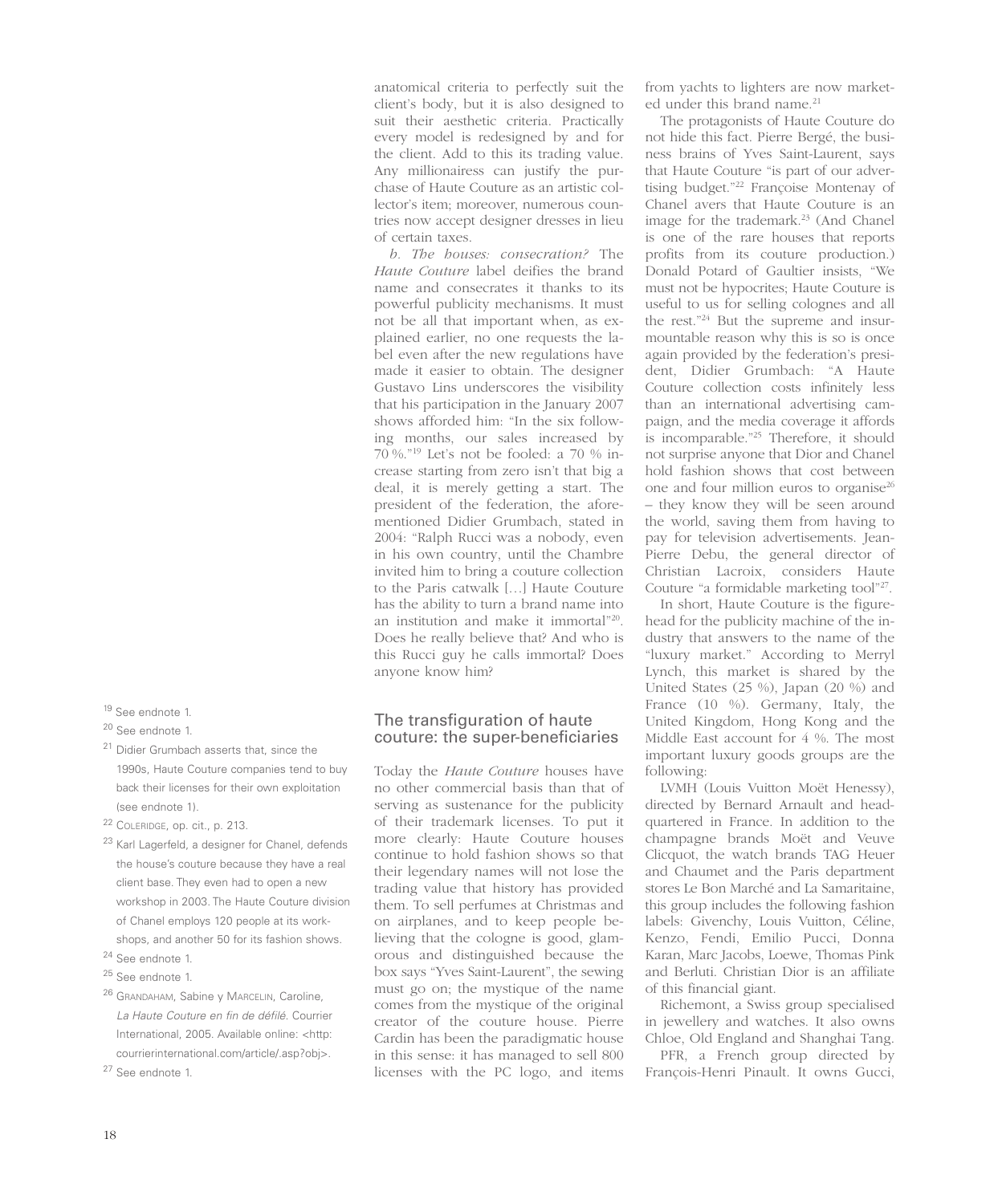de volverla inmortal"20. ¿Lo cree realmente? ¿Pero quién es ese Rucci al que llama inmortal? ¿Alguien lo conoce?

#### Transfiguración de la Alta Costura: los super-beneficiarios

Hoy en día las casas *Haute Couture* carecen de otro fundamento empresarial que el de sustentar la publicidad de sus licencias de marca. Más claro: las casas de Alta Costura siguen montando desfiles para que sus legendarios nombres no pierdan el valor de cambio que la historia les ha proporcionado. Para vender perfumes en Navidad y en los aviones, y que la gente siga creyendo que la colonia es buena, glamurosa y distinguida porque el cartón reza "Yves Saint-Laurent", hay que seguir cosiendo; la mística del nombre procede de la mística del creador original de la casa de costura. Pierre Cardin ha sido la casa paradigmática en este sentido: llegó a vender 800 licencias con el logo PC; se fabricaban desde yates hasta mecheros<sup>21</sup>.

Los protagonistas de la Alta Costura no ocultan este hecho. Pierre Bergé, cerebro comercial de Yves Saint-Laurent, dice de la Alta Costura que "forma parte de nuestro presupuesto publicitario"22. Françoise Montenay, de Chanel, asevera que la Alta Costura es una imagen para la marca<sup>23</sup>. (Y eso que Chanel es una de las raras casas que reporta beneficios por su producción de costura.) Donald Potard, de Gaultier, insiste: "No hay que ser hipócritas, la Alta Costura nos sirve para vender colonias y lo demás"24. Pero la razón absoluta e insuperable de que esto es así la da de nuevo el presidente de la Federación, Didier Grumbach: "Una colección de Alta Costura cuesta infinitamente menos que una campaña de publicidad internacional, y su repercusión mediática es incomparable"25. Nadie se extrañe entonces de que Dior y Chanel monten desfiles cuya organización cuesta entre uno y cuatro millones de euros<sup>26</sup>: saben que se verán en todo el mundo y así se ahorran pagar anuncios televisivos. Jean-Pierre Debu, director general de Christian Lacroix considera a la Alta Costura "un formidable instrumento de marketing"27.

En suma, la Alta Costura es la cabecera del aparato publicitario de esa industria que atiende al nombre de "mercado del lujo". Según Merryl Lynch, éste se reparte entre Estados Unidos (25 %), Japón (20 %) y Francia (10 %). Alemania, Italia,

Reino Unido, Hong Kong y Medio Oriente suman un 4 %. Los grupos del lujo más importantes son los siguientes:

LVMH (Louis Vuitton Moët Henessy), dirigido por Bernard Arnault y domiciliado en Francia. Además de las marcas de champán Moët y Veuve Clicquot, los relojes TAG Heuer y Chaumet y los grandes almacenes de París Le Bon Marché y La Samaritaine, reúnen las siguientes firmas de moda: Givenchy, Louis Vuitton, Céline, Kenzo, Fendi, Emilio Pucci, Donna Karan, Marc Jacobs, Loewe, Thomas Pink, Berluti. Christian Dior es filial de este coloso financiero.

Richemont, grupo suizo especializado en joyas y relojes. Posee también Chloe, Old England y Shangai Tang.

PFR, grupo francés dirigido por François-Henri Pinault. Le pertenecen Gucci, Yves Saint-Laurent, Balenciaga, Bottega Veneta, Alexander McQueen y Stella McCartney; asimismo la joyería Boucheron, los almacenes Printemps y la Fnac.

Chanel constituye la excepción que confirma la regla. No cotiza en bolsa y desde 1924 pertenece a la familia Wertheimer. Christian Lacroix y Emmanuel Ungaro fueron compradas por los grupos norteamericanos Falic y AIMZ, respectivamente.

#### Por qué se ha transfigurado la Alta Costura

Visto que muerta no está, sino transfigurada, habrá que preguntarse cómo ha llegado la Alta Costura a desempeñar un rol tan bajo.

*a. Diversidad del gasto lúdico*. Cada vez gastamos menos en ropa, porque hay más en qué gastar. Bernard Girard explica que cada vez gastamos una proporción menor de nuestro sueldo en ropa porque la oferta de lujo y ocio se ha multiplicado hasta el infinito: "Por el precio de un vestido de Alta Costura, una mujer puede costearse un fin de semana en Nueva York yendo en Concorde y vestida elegantemente de Armani"28.

*b. El engorro de las pruebas*. Sí, las pruebas: tiempo, paciencia y más dinero. Un vestido de noche precisa hasta dieciséis pruebas y tendrás que ir a París a que te las hagan, salvo que seas una clienta verdaderamente descomunal y les salga rentable enviarte una *vendeuse* a tu propia ciudad. Añade gastos de desplaza<sup>20</sup> Véase nota 1.

- <sup>21</sup> Didier Grumbach afirma que desde los años 90 las empresas de Alta Costura tienden a recomprar sus licencias para explotarlas por sí mismas (véase nota 1).
- <sup>22</sup> COLERIDGE, ob. cit., p. 213.
- <sup>23</sup> Karl Lagerfeld, diseñador de Chanel, defiende su costura porque posee una verdadera clientela. Incluso tuvieron que abrir un nuevo taller en 2003. La sección Alta Costura de Chanel emplea a 120 personas en sus talleres, a las que se añaden 50 en los desfiles.
- <sup>24</sup> Véase nota 1.
- <sup>25</sup> Véase nota 1.
- <sup>26</sup> GRANDAHAM, Sabine y MARCELIN, Caroline, La Haute Couture en fin de défilé. Courrier International, 2005. Disponible en Internet:
- <http:courrierinternational.com/article/asp?obj>. <sup>27</sup> Véase nota 1.
- <sup>28</sup> Véase nota 2.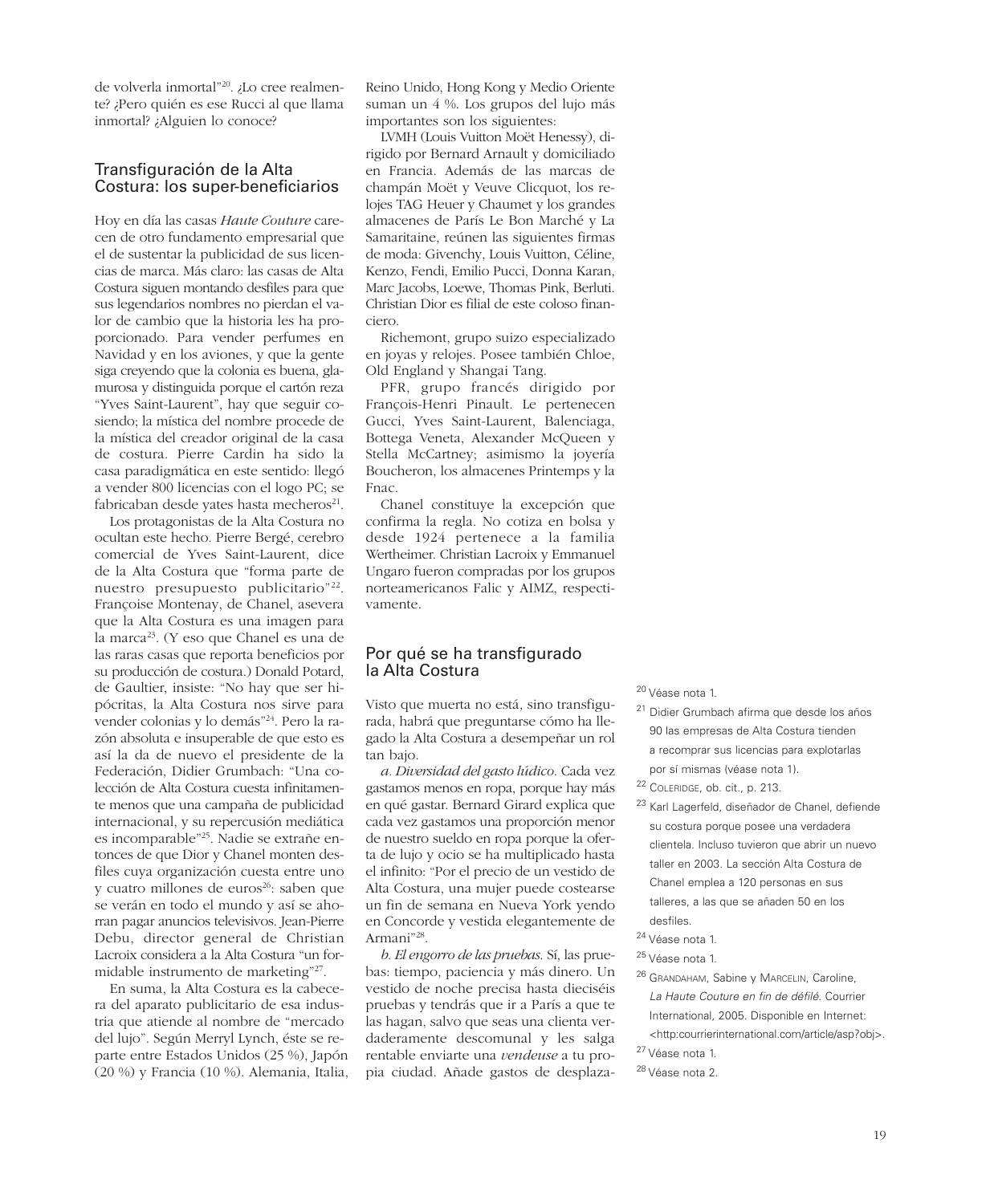Yves Saint-Laurent, Balenciaga, Bottega Veneta, Alexander McQueen and Stella McCartney, as well as the jewellers Boucheron, the Printemps stores and the Fnac chain.

Chanel is the exception that proves the rule. It is not listed on the stock exchange and has been owned by the Wertheimer family since 1924. Christian Lacroix and Emmanuel Ungaro were taken over by the North American groups Falic and AIMZ, respectively.

#### Why Haute Couture has been transfigured

Having ascertained that it is not dead, but rather transfigured, we must ask ourselves how Haute Couture has come to play such a minor role.

*a. Diversity of recreational spending*. We spend increasingly less money on clothing, because there are more things to spend it on. Bernard Girar explains that we spend an increasingly smaller fraction of our income on clothes because the supply of luxury and entertainment options has multiplied exponentially: "For the price of a Haute Couture dress, a woman can pay for a weekend in New York, flying on Concord and elegantly dressed in Armani"28.

*b. The hassle of fittings*. Yes, the fittings: time, patience and more money. An evening gown requires as many as sixteen fittings, and you must go to Paris to do them, unless you are a truly extraordinary client and sending a *vendeuse* to your native city is worth their while. To this you must add travel and accommodation expenses. And you deny yourself the pleasure of an instant purchase!

*c. Democratic culture*. Though some may think me naïve, I firmly believe this is true: women have stopped wearing Haute Couture because democracy has become established, and a well-established democracy tends to generate a kind of repugnance towards all things aristocratic. In addition to being considered vulgar, aristocratic signs, the trappings of ostentation, are perceived as the presumption of an injustice. You know what I mean: we will always come across homeless people in the street whose mere presence unsettles ostentation. The unveiled luxury of large cars, furs or feathers seems suspicious in a society that encourages meritocracy. Mario Puzo began *The Godfather* with a famous quote: "Behind every great fortune there is a crime." And fashion history knows that in the olden days even the wealthiest bourgeoisie could not wear anything other than plain black garments combined with limpid, spotless white shirts, in order to protect their moral rectitude with symbols of austerity. The Queen of Spain dresses like a businesswoman to show us that she works: even queens are expected to value moderation over ostentation.

*d. Youth culture*. First the hippies, and later the punks and other urban tribes, developed their material culture by specifically targeting and denouncing aristocratic trappings and replacing ostentation with humble icons such as tousled hairstyles and T-shirts. Youth culture has buried Haute Couture, because it is hard for a young girl used to wearing second-hand knits and threadbare jeans to suddenly develop a taste for Haute Couture when she reaches adulthood – much less high-end furs and leathers, which were the first to fall.

<sup>28</sup> See endnote 2.